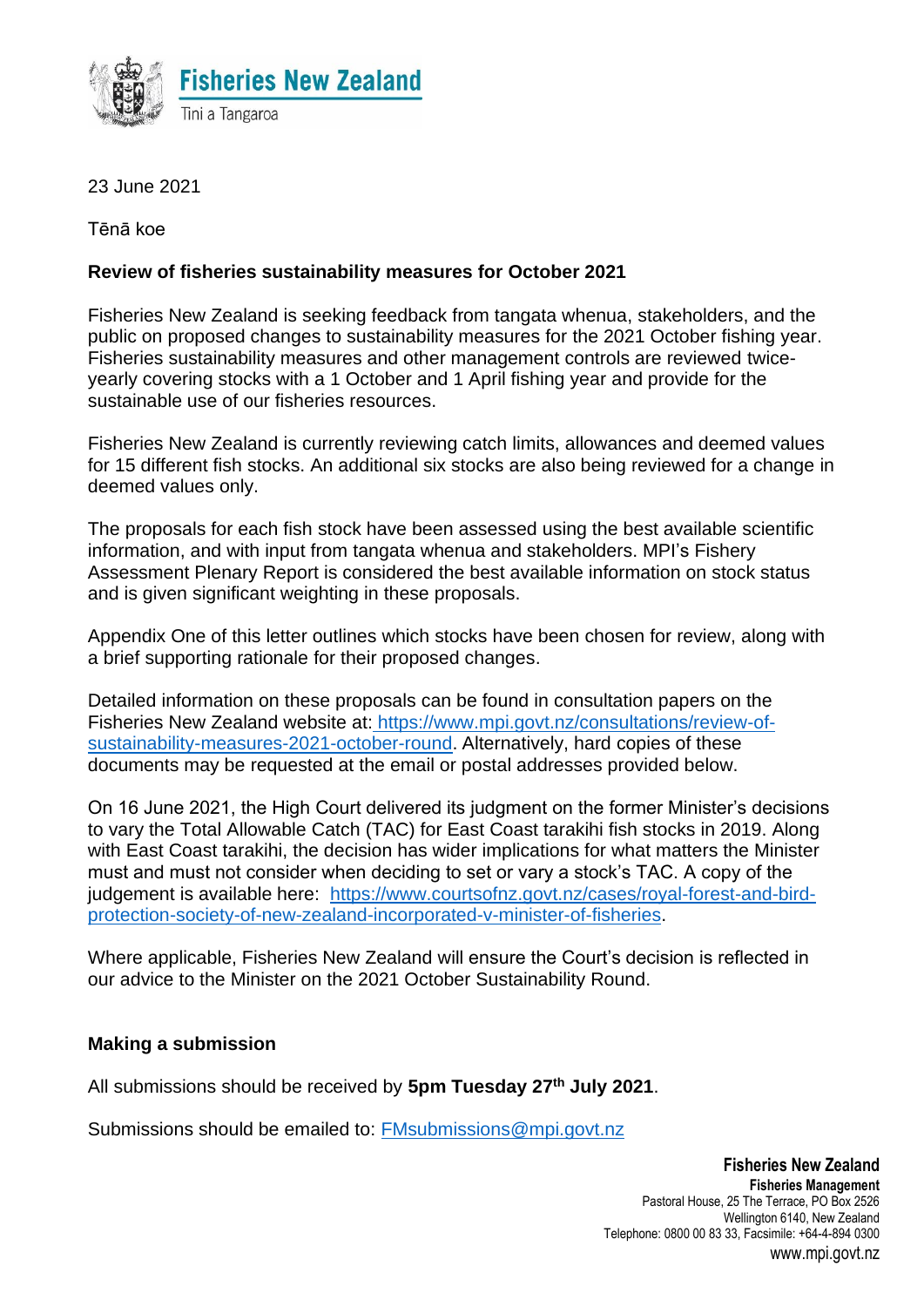Alternatively, submissions can be sent by mail to the following postal address:

Sustainability Review 2021 Fisheries Management Fisheries New Zealand PO BOX 2526 Wellington 6140

## **Submissions are public information**

Note that your submission is public information. Submissions may be the subject of requests for information under the Official Information Act 1982 (OIA). The OIA specifies that information is to be made available to requesters unless there is sufficient grounds for withholding it, as set out in the OIA. Submitters may wish to indicate grounds for withholding specific information contained in their submission, such as the information being commercially sensitive or if they wish personal information to be withheld. Any decision to withhold information requested under the OIA is reviewable by the Ombudsman.

Nāku iti noa nā

EE Toyla

Emma Taylor Director Fisheries Management Fisheries New Zealand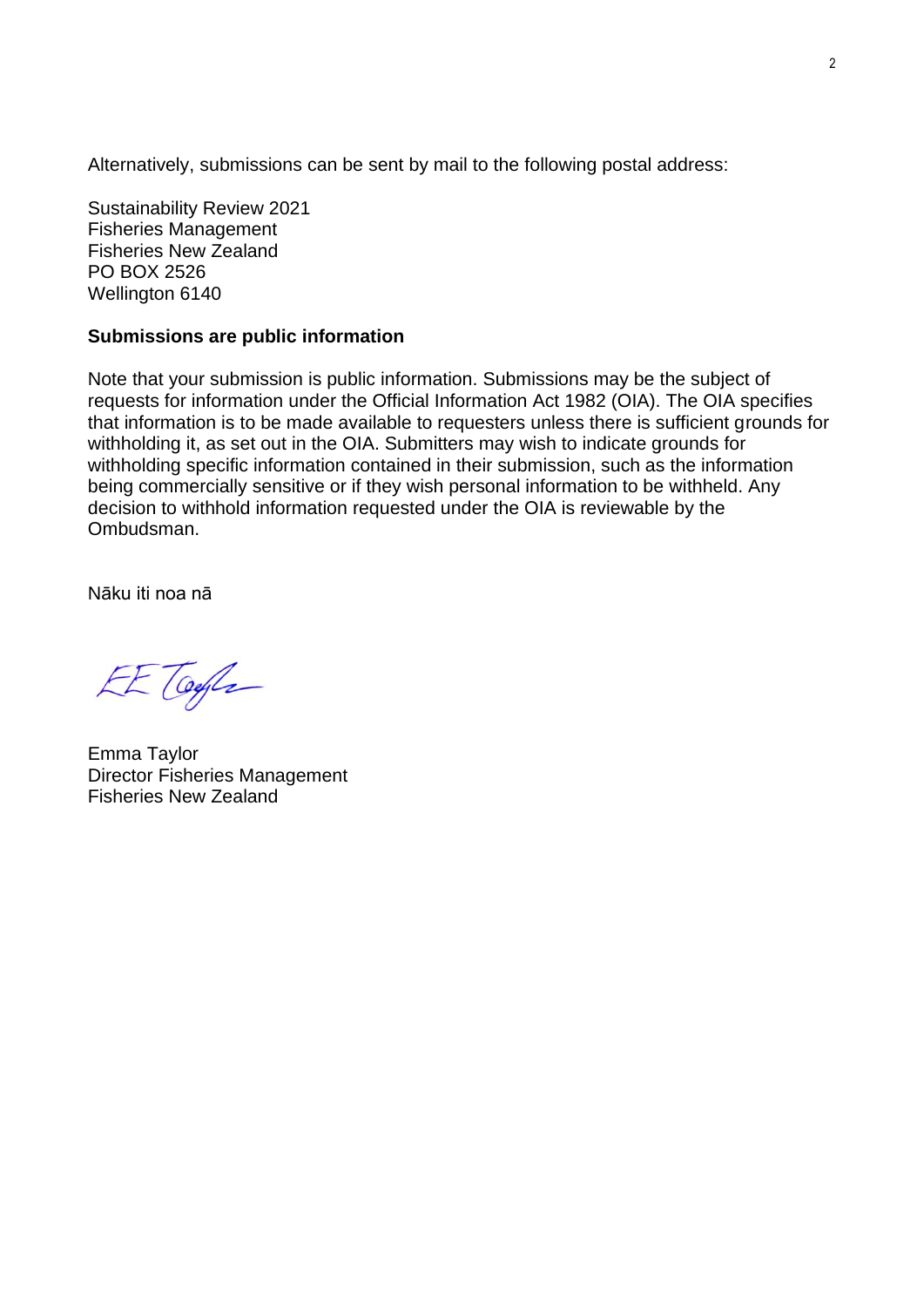## **Appendix One: Proposed sustainability measures for the October 2021 sustainability round**

**Table 1:** Stocks proposed to have their catch limits, allowances and deemed values reviewed as part of the 1 October 2021 sustainability round.

| <b>Species</b>                  | Stock (area)                                                                                                      | <b>Proposal</b> | <b>Rationale for review</b>                                                                                                                                                                                                                                                                                                                                                                                                                                      |  |  |  |  |
|---------------------------------|-------------------------------------------------------------------------------------------------------------------|-----------------|------------------------------------------------------------------------------------------------------------------------------------------------------------------------------------------------------------------------------------------------------------------------------------------------------------------------------------------------------------------------------------------------------------------------------------------------------------------|--|--|--|--|
| <b>Deepwater stocks</b>         |                                                                                                                   |                 |                                                                                                                                                                                                                                                                                                                                                                                                                                                                  |  |  |  |  |
| Hoki                            | HOK <sub>1</sub><br>All New Zealand<br>(excludes<br>Kermadec)                                                     | $- / \sqrt$     | The western stock biomass of HOK 1 is predicted to fall<br>below the management target range next year and<br>remain below that range for the remainder of the five-<br>year projection. To mitigate potential sustainability risks,<br>Fisheries New Zealand is reviewing HOK 1 and<br>proposing options for decreasing the TAC and sub-area<br>catch limit for the western hoki stock.                                                                         |  |  |  |  |
| Ling                            | LIN <sub>5</sub><br>Southland, Sub-<br>Antarctic                                                                  | 个               | The 2021 stock assessment of LIN 5 indicates the stock<br>biomass is well above the management target and could<br>support increased catch levels. Fisheries New Zealand is<br>proposing options for increasing the catch limits of LIN 5<br>to support greater utilisation of the stock.                                                                                                                                                                        |  |  |  |  |
| <b>Gemfish</b>                  | <b>SKI 3 &amp; 7</b><br>Entire South Island,<br>Chatham Rise, and<br>West Coast off<br>Taranaki and<br>Wellington | 个               | An updated Catch Per Unit Effort (CPUE) analysis<br>indicates that biomass of SKI 3 and SKI 7 has increased<br>in recent years. The TACs and TACCs of both stocks<br>were increased significantly in 2019, but CPUE estimates<br>have continued to increase. Fisheries New Zealand is<br>proposing options to increase SKI 3 and SKI 7 catch<br>limits to enable greater utilisation of the stocks.                                                              |  |  |  |  |
| <b>Black</b><br>cardinalfish    | CDL <sub>1</sub><br>East Coast of<br>Northland and<br>Auckland                                                    | ↓               | Catches of CDL 1 have declined over the past few<br>decades, and in more recent years, have been<br>fluctuating well below the TACC. While recent catch<br>levels are unlikely to pose a sustainability risk, there may<br>be risks for the stock if catch levels were to increase to<br>the current limits set. Because of this, Fisheries New<br>Zealand is proposing to decrease the catch limits of CDL<br>1 to ensure catches remain sustainable in future. |  |  |  |  |
| <b>Highly migratory stocks</b>  |                                                                                                                   |                 |                                                                                                                                                                                                                                                                                                                                                                                                                                                                  |  |  |  |  |
| <b>Southern</b><br>bluefin tuna | STN <sub>1</sub><br>All New Zealand<br>and Extra Territorial<br>waters                                            | 个               | Following an internationally agreed outcome at the<br>Commission for the Conservation of Southern Bluefin<br>Tuna (CCSBT), STN 1 will be reviewed domestically for a<br>proposed 14 tonne increase to the TAC. Fisheries New<br>Zealand is proposing options for allocating this increase<br>among sectors.                                                                                                                                                      |  |  |  |  |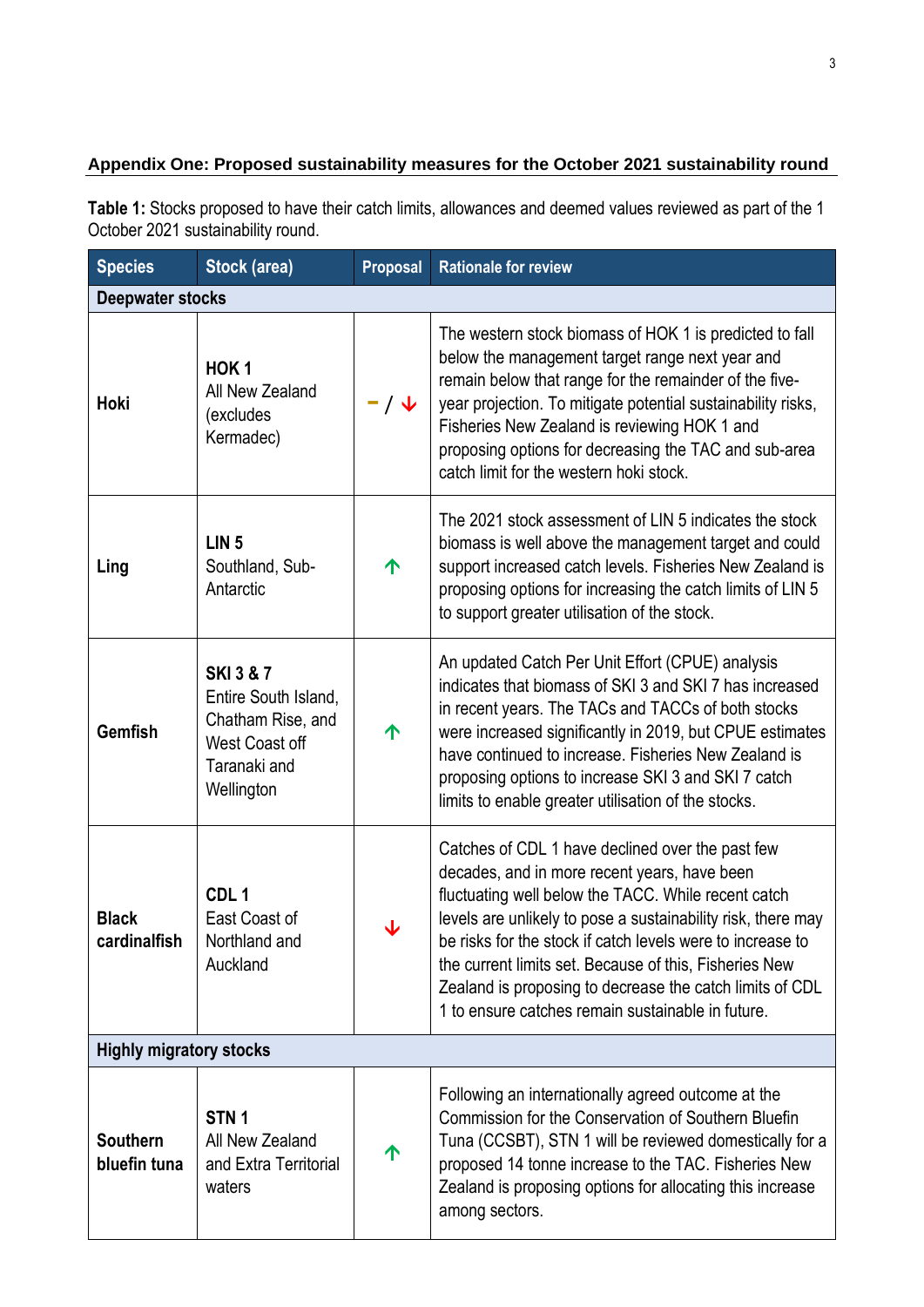| <b>Species</b>         | Stock (area)                                                                                      | <b>Proposal</b> | <b>Rationale for review</b>                                                                                                                                                                                                                                                                                                                                                                                                                                                                                                                                                                                                                                                                                                                                                                                                                                                                                                 |  |
|------------------------|---------------------------------------------------------------------------------------------------|-----------------|-----------------------------------------------------------------------------------------------------------------------------------------------------------------------------------------------------------------------------------------------------------------------------------------------------------------------------------------------------------------------------------------------------------------------------------------------------------------------------------------------------------------------------------------------------------------------------------------------------------------------------------------------------------------------------------------------------------------------------------------------------------------------------------------------------------------------------------------------------------------------------------------------------------------------------|--|
| <b>Inshore stocks</b>  |                                                                                                   |                 |                                                                                                                                                                                                                                                                                                                                                                                                                                                                                                                                                                                                                                                                                                                                                                                                                                                                                                                             |  |
| <b>Snapper</b>         | SNA <sub>8</sub><br>West Coast of<br>Northland,<br>Auckland, Taranaki<br>and Wellington           | ↑               | SNA 8 is a highly valued shared fishery, and our second<br>biggest snapper stock. Since sustainability concerns<br>were identified in 2005, the fishery has been rebuilding,<br>with monitoring to track the recovery. The most recent<br>stock assessment for SNA 8 shows the stock has<br>recovered well and is highly likely to be above the<br>management target. It is also projected the biomass will<br>continue to increase steeply under current settings.<br>Based on this, there is an opportunity to provide for<br>utilisation across all sectors and to review the ongoing<br>monitoring and management of the fishery. Fisheries<br>New Zealand is proposing four options for increasing the<br>catch limits and allowances of SNA 8 and invites<br>feedback on other management measures to support<br>maintaining the fishery at sustainability levels into the<br>future.                                 |  |
| Hāpuku/<br><b>Bass</b> | <b>HPB 1 &amp; 2</b><br>Northland, Bay of<br><b>Plenty and East</b><br><b>Coast North Island</b>  | ↓               | Concern for the sustainability of Northern hapuku stocks,<br>particularly HPB 1 and 2, has been expressed by tangata<br>whenua and commercial and recreational fishers.<br>Commercial catches for these stocks have trended<br>downwards over the last 20 years, and particularly in the<br>last five years, with recent catch being well below the<br>TACCs. This indicates a potential sustainability concern.<br>To mitigate this risk, Fisheries New Zealand is proposing<br>options to set TACs and allowances for these stocks, to<br>reduce recreational bag limits, and to decrease current<br>TACCs.                                                                                                                                                                                                                                                                                                               |  |
| Red gurnard            | GUR <sub>1</sub><br>East and West<br><b>Coasts of Auckland</b><br>and Northland, Bay<br>of Plenty |                 | GUR 1 is an important shared inshore fishery, which<br>overlaps with other highly valued stocks such as SNA 8.<br>It has not been reviewed since introduction into the QMS<br>in 1986, and while there is a TACC in place, no TAC or<br>allowances have been set. The commercial catch limit<br>has been consistently under caught and landings appear<br>to be declining. The most recent scientific assessment in<br>2017 did not specifically indicate any sustainability<br>concerns with current catch levels but did note that the<br>sustainability risk of catching the full TACC is unknown.<br>There is also information to suggest there may be<br>concerns with certain biological sub-stocks of gurnard<br>within the larger fisheries management area. Fisheries<br>New Zealand is proposing options to set a TAC and<br>allowances for GUR 1, and decrease the TACC to<br>ensure catches remain sustainable. |  |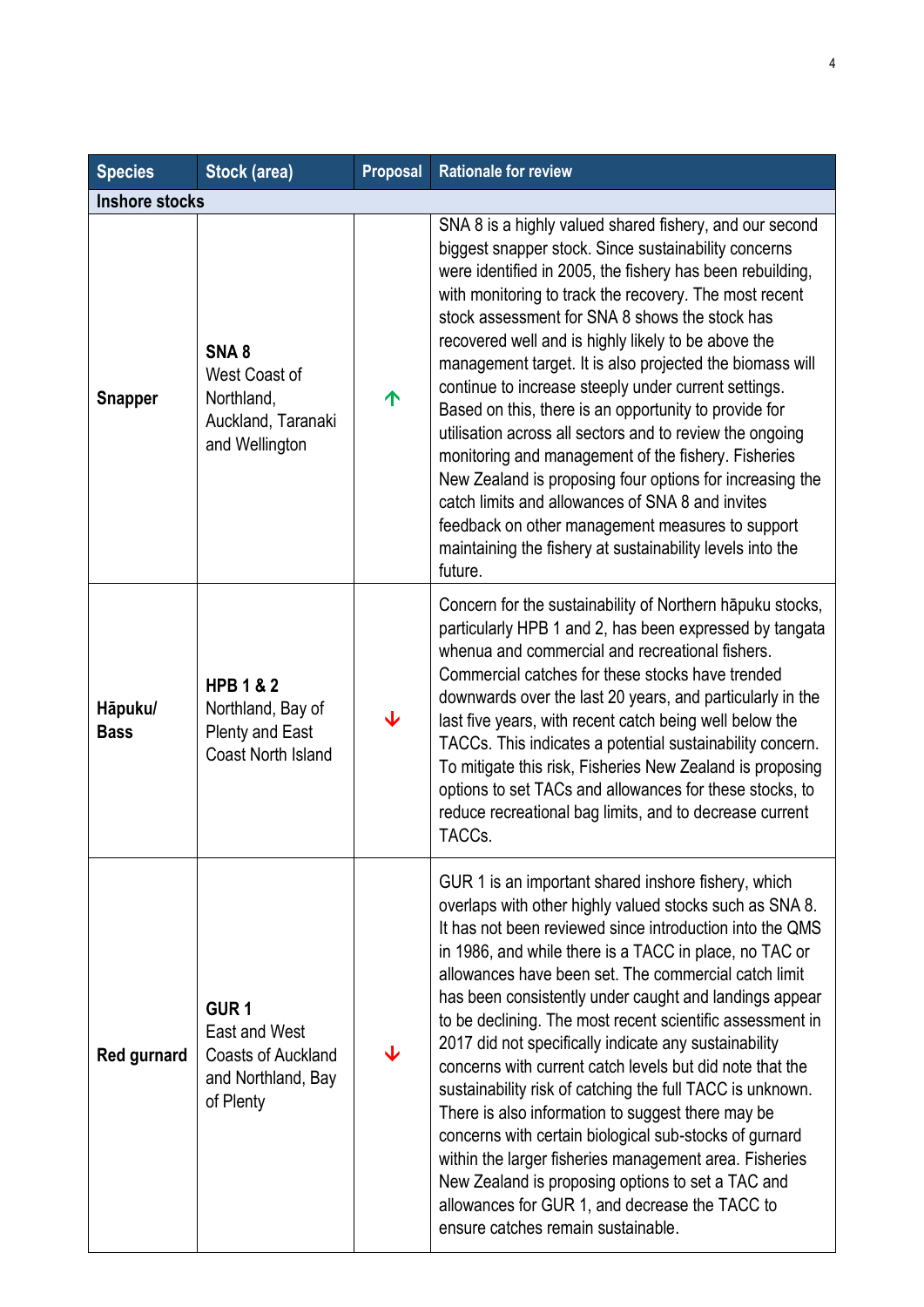| <b>Species</b>         | <b>Stock (area)</b>                                       | <b>Proposal</b>         | <b>Rationale for review</b>                                                                                                                                                                                                                                                                                                                                                                                                                                                                                          |  |
|------------------------|-----------------------------------------------------------|-------------------------|----------------------------------------------------------------------------------------------------------------------------------------------------------------------------------------------------------------------------------------------------------------------------------------------------------------------------------------------------------------------------------------------------------------------------------------------------------------------------------------------------------------------|--|
| Red gurnard            | GUR <sub>7</sub><br>West Coast and Top<br>of South Island | 个                       | The stock status of GUR 7 is informed by biomass<br>indices from regular trawl surveys, which indicate that the<br>stock is currently in good health and at or above target<br>level. The surveys suggest that GUR 7 is experiencing a<br>recruitment pulse (consecutive years of good<br>recruitment). Fisheries New Zealand is proposing options<br>to increase GUR 7 catch limits to support greater<br>utilisation of the stock.                                                                                 |  |
| Paua                   | PAU 3A & PAU 3B<br>Kaikoura,<br>Canterbury                |                         | PAU 3 is being subdivided from 1 October 2021 into<br>north and south QMAs (PAU 3A - Kaikōura, and PAU 3B<br>- Canterbury) to enable more targeted management of<br>pāua (particularly in the Kaikoura earthquake affected<br>area, which is currently closed to fishing). Fisheries New<br>Zealand is proposing catch setting options for these two<br>new QMAs.                                                                                                                                                    |  |
| <b>Blue cod</b>        | BCO <sub>3</sub><br>Kaikoura,<br>Canterbury, Otago        | $\overline{\mathbf{V}}$ | This stock is being reviewed as a priority under the<br>National Blue Cod Strategy. Potting survey results within<br>BCO 3 have been trending down in recent years and<br>action was taken last year to address localised depletion<br>issues in key areas of BCO 3 through introduction of a<br>traffic light system and regulations. As a further step,<br>Fisheries New Zealand is proposing options for setting a<br>TAC and allowances for BCO 3, including an option that<br>would see a decrease to the TACC. |  |
| <b>School</b><br>shark | SCH <sub>5</sub><br>Southland and Sub-<br>Antarctic       | ↓                       | Catch per unit effort has declined in SCH 5 since 2005,<br>indicating a potential sustainability risk. In 2021, the<br>stock was assessed as unlikely to be at or above the<br>target biomass, with overfishing very likely to be<br>occurring. In line with this information Fisheries New<br>Zealand is proposing an option that would decrease<br>catch limits and allowances for SCH 5.                                                                                                                          |  |